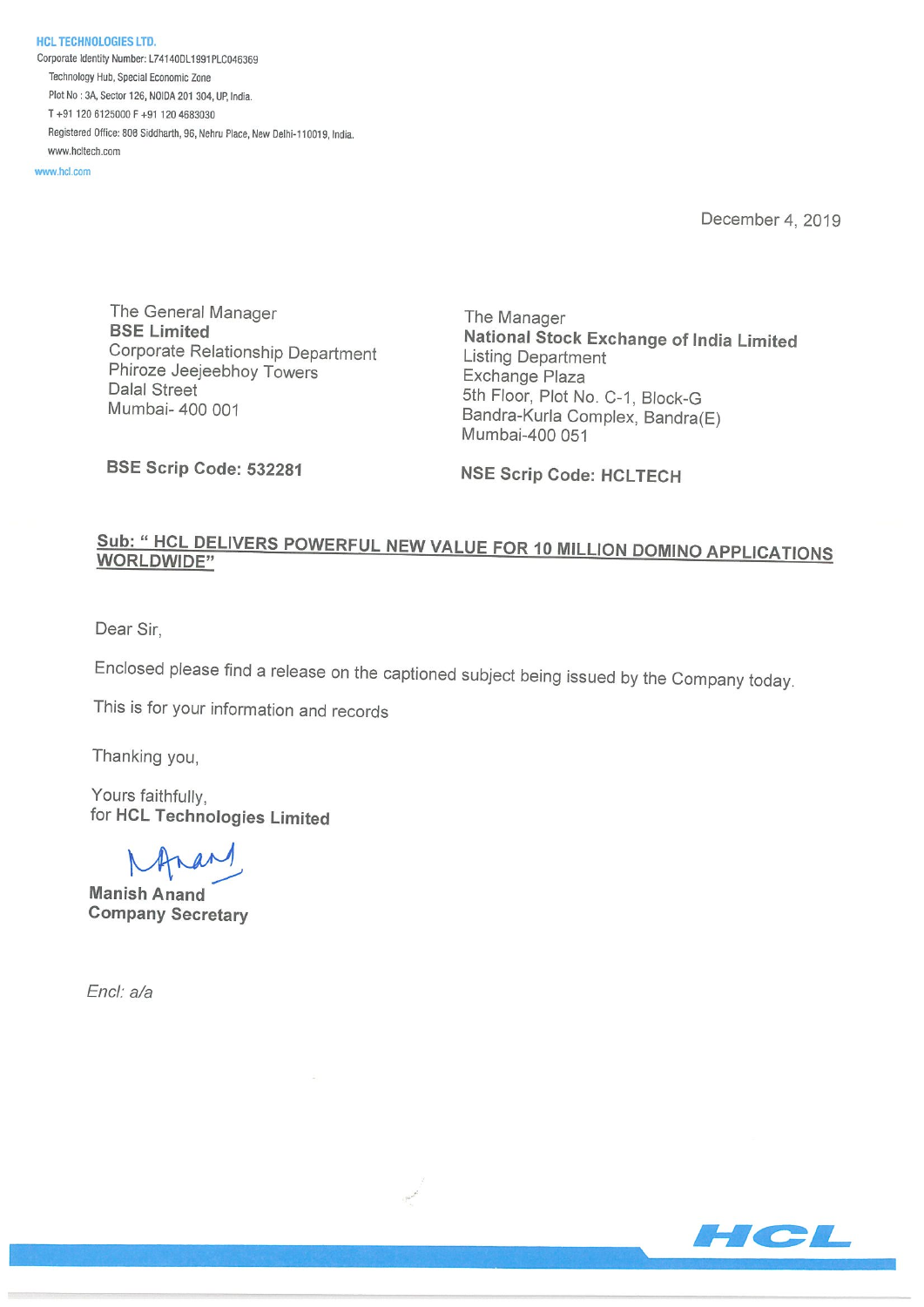

## HCL DELIVERS POWERFUL NEW VALUE FOR 10 MILLION DOMINO APPLICATIONS WORLDWIDE

New York, NY, and Noida, India, December 4, 2019 — HCL Technologies (HCL), a leading global technology company, today announced the general availability (GA) of the latest version of Domino, the secure enterprise rapid-application-development platform. This newest version, v11, represents a major milestone in HCL's commitment to modernize and innovate the Domino ecosystem — and transform over 10 million enterprise-grade apps powering business for more than 15,000 customers.

HCL Domino v11 enhancements include:

- Domino apps go mobile: HCL Nomad provides the ability to take existing apps and rapidly deliver them on Apple iPhone and iPad, Android and Chrome OS tablets with minimal effort
- Domino apps get low-code development: HCL Domino Volt provides a new low-code development paradigm to build new Domino apps 60-70% faster, and makes it easy for developers and business analysts across the organization to rapidly develop powerful new secure and enterprise-grade workflow applications without any specialized skills
- Domino apps integrate and synchronize: HCL Domino v11 is the most open version of the platform yet, with active directory synching to simplify integration with Microsoft 365 and enable enterprises to more fully leverage Domino with other tools and applications across their business

"Domino v11 delivers on our commitment to our customers - to continue unlocking new value by relentlessly innovating and modernizing," said Darren Oberst, CVP and Head of HCL Software. "Domino has proven its versatility, scalability and low total cost of ownership in large enterprises around the world for decades, and with v11, we are modernizing and opening the platform to build upon these foundational strengths for the next generation of applications. This is another major delivery towards our multi-year Domino charter: #dominoforever and #dominoappsthatrunyourbusiness."

For more information on HCL Domino, please visit: https://hclsw.info/domino

## About HCL Technologies

HCL Technologies (HCL) empowers global enterprises with technology for the next decade today. HCL's Mode 1-2-3 strategy through its deep-domain industry expertise, customer-centricity and entrepreneurial culture of ideapreneurship™ enables businesses to transform into next-gen enterprises.

HCL offers its services and products through three business units: IT and Business Services (ITBS), Engineering and R&D Services (ERS) and Products & Platforms (P&P). ITBS enables global enterprises to transform their businesses through offerings in areas of Applications, Infrastructure, Digital Process Operations and next generational digital transformation solutions. ERS offers engineering services and solutions in all aspects of product development and platform engineering while under P&P, HCL provides modernized software products to global clients for their technology and industry specific requirements. Through its cutting-edge co-innovation labs, global delivery capabilities and broad global network, HCL delivers holistic services in various industry verticals, categorized under Financial Services, Manufacturing, Technology & Services, Telecom & Media, Retail & CPG, Life Sciences & Healthcare and Public Services.

As a leading global technology company, HCL takes pride in its diversity, social responsibility, sustainability and education initiatives. As of i2 months ended Sep 30, 2019, HCL has a consolidated revenue of US\$ 9.3 billion and its 147,123 ideapreneurs operate out of 44 countries. For more information, visit www.hcltech.com